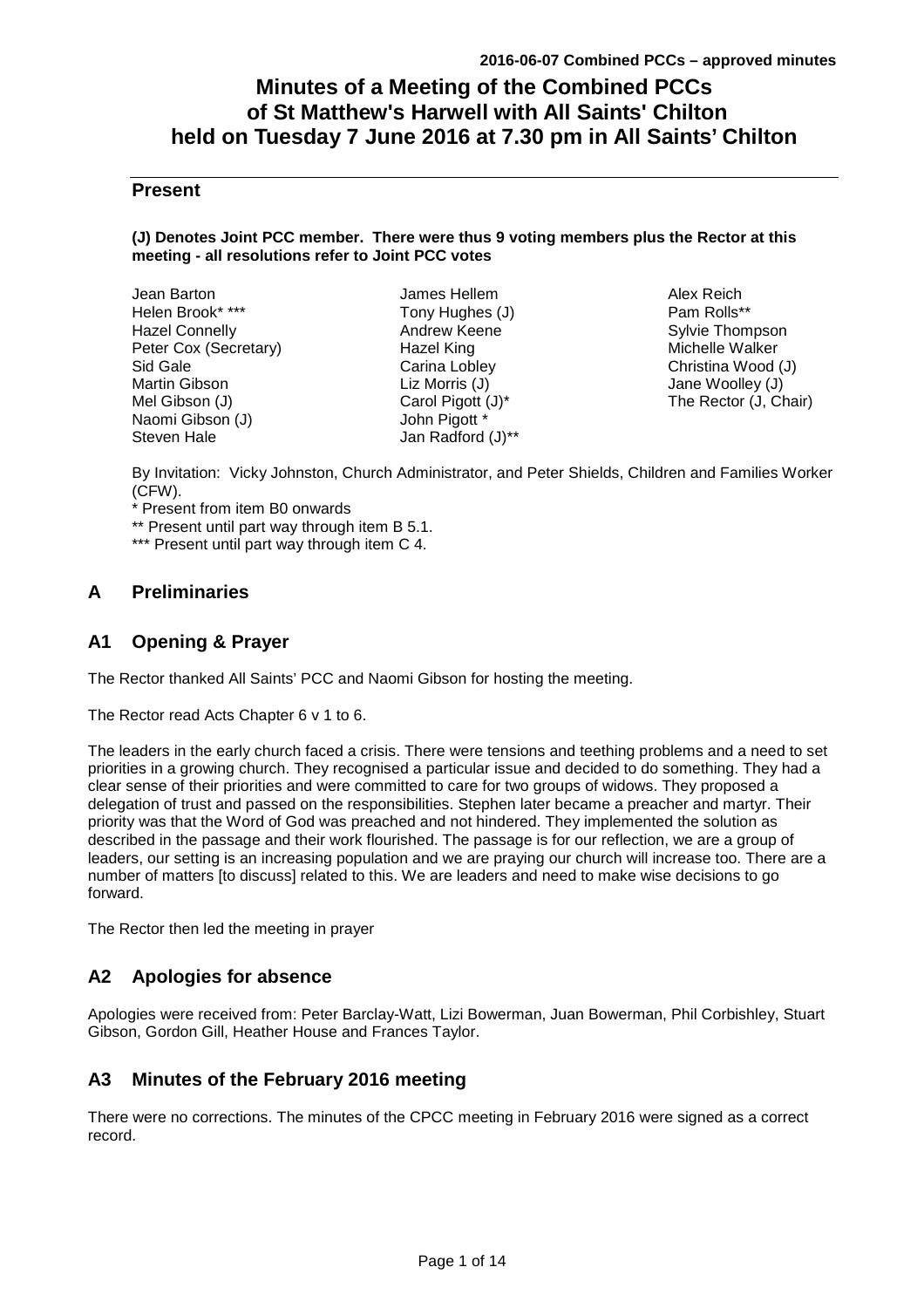# **A4 Actions / Matters arising**

Paper B refers - Actions/matters arising from February 2016 meeting (and status where known)

The paper was read by the Secretary and is reproduced here. There were updates and decisions on some items as indicated below:

## **Carried forward from earlier meetings and or modified at the February 2016 Meeting:**

### **Item 4e: DBS Checks for Children's Group Leaders and Safeguarding of Vulnerable Adults**

**ACTION:** Once found (in office) the list will be logged in a secure database and forwarded to Safeguarding Officer.

**STATUS:** Member database has been modified to record expiry dates for DBS checks and all relevant records have now been updated by Vicky Johnston. **Complete**

#### **Item B4 World Mission**

**ACTION:** Clarification sought on relationship between the World Mission Group and Mission Prayer Group **STATUS**: The WMG under Helen Brook's leadership been in existence for about 18 months and the Mission Prayer Group has not met for approximately a year. The Rector proposes that the situation has moved on from the time of the original query being raised to the extent that it is not necessary to post a public item about this.

**No objections from the June 2016 Meeting. Complete.** 

#### **C 3.2 Safeguarding Good Practice Guides / Safeguarding of Vulnerable Adults**

**ACTION:** Safeguarding Process Flowchart to be produced,

**STATUS:** Originally planned by previous Safeguarding Officer, Avril Butler, but not completed. It is not clear whether the present Safeguarding Office plans to do anything similar. **Complete UPDATE JUNE 2016 MEETING:** The Rector added that this should be left to the new Safeguarding Officer Heather House to consider.

### **C6 Governance and Reducing the Burden of PCC Meetings**

**ACTION: Joint Budget proposal STATUS:** In abeyance

**No objections from the June 2016 Meeting. Complete.**

**ACTION**: Specific responsibilities of Church Post-Holders to be worked on. The Rector is working on this. **STATUS:** Ongoing

# **From February 2016 Meeting:**

**B2.3 Alpha Course ACTION:** Rector to schedule an Alpha Course **STATUS:** Course scheduled. **Complete**

#### **B 2.4.4 Didcot Emergency Food Bank**

**ACTION:** Mel Gibson to ask Food Bank if extra Sunday collections in Church can be co-ordinated with times of low donations.

**UPDATE JUNE 2016 MEETING**: Mel Gibson updated the meeting by saying that he took stock to the Food Bank three weeks ago, they stated that it is short of stock in June, July, August and the first half of September, then donations from the Schools and Church start arriving. Those are the four months that something can be done. They rely on supermarkets to bring food in; there are not many donations from the churches and general public. We could try a special day to promote donations in July before the holidays.

The Rector said that we might dovetail this with an appropriate theme for a service.

## **STATUS: Complete.**

**B 5.1 Possible Change to Services at All Saints' and Proposal for a "Fresh Expression" Service ACTION:** Rector to arrange Service. **SEE SEPARATE AGENDA ITEMS B1 and B 5.1.**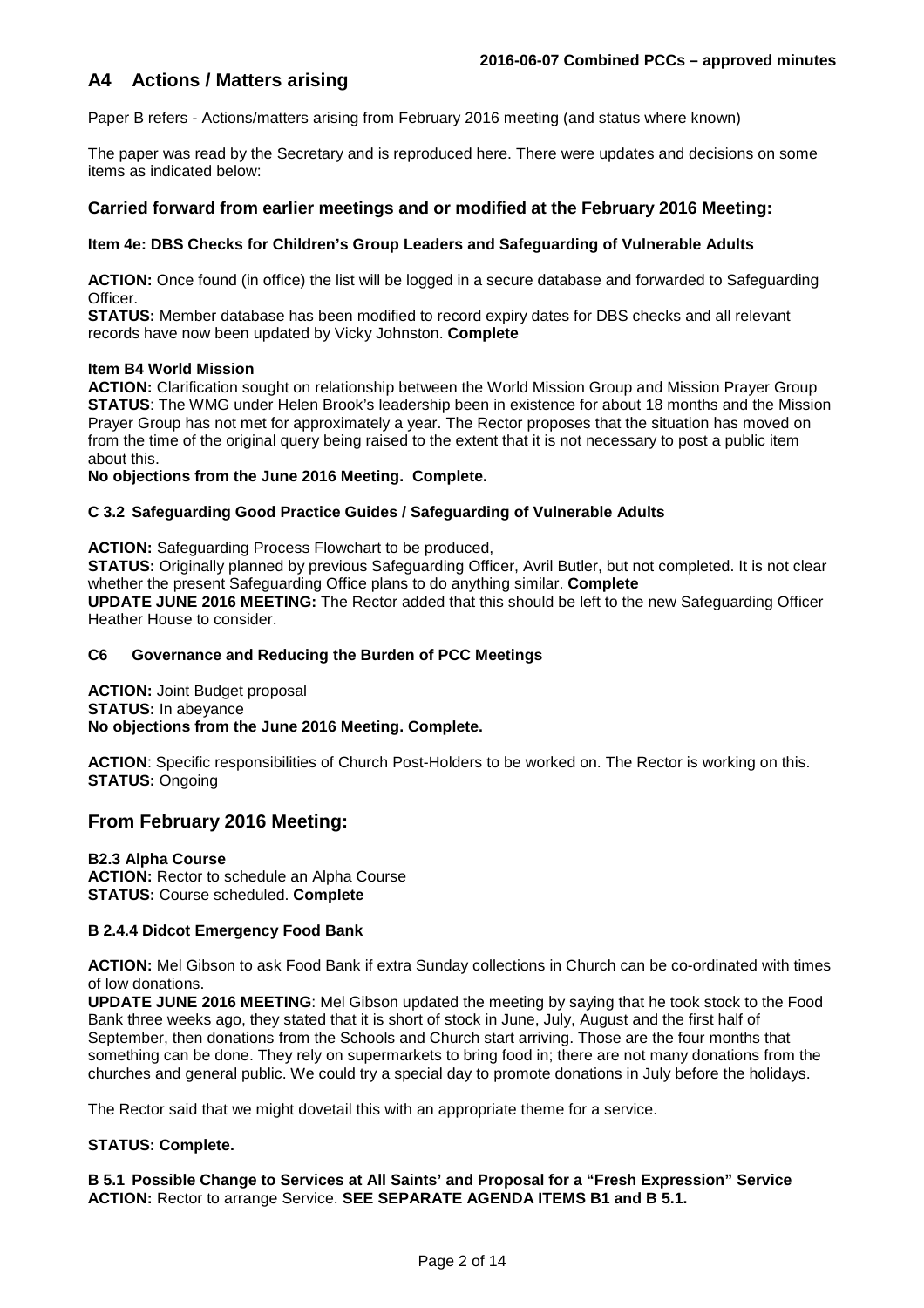### **C 1.1 (Communications and Operations) Progress Report**

**ACTION:** Tony Hughes to enquire if someone in congregation is able to give advice on replacement photocopier

**STATUS:** Tony Hughes has talked to the person concerned, not his field. **Complete**

**ACTION:** Rector to get permissions for photographs of PCC members on website from PCC members **STATUS**: Completed by Church Administrator. **Complete**

**ACTION:** Rector to investigate reducing speed that photographs move across the screen on the website. **STATUS: Complete** 

**ACTION:** Tony Hughes to investigate ordering a strip for the external notice boards including Vicky Johnston's name.

## **STATUS: Complete**

The Rector thanked all involved for their work.

#### **C 2.2 (Stewardship and Finances) CFW Fundraising**

**ACTION:** Rector to define membership of the Stewardship Committee. **STATUS:** The Rector proposes that the Stewardship Committee is comprised of the members of the individual PCC Finance Committees, with the option of co-opting additional members as required

The Rector proposed that the interim membership of the Stewardship Committee is defined as above. **No objections from the June 2016 meeting.** 

**RESOLUTION**: The Stewardship Committee is comprised of the members of the individual PCC Finance Committees, with the option of co-opting additional members as required **PROPOSED: RECTOR CARRIED UNANIMOUSLY** 

The Rector said that he would produce terms of reference for the next meeting.

**ACTION:** Rector to produce terms of reference for the next meeting.

There were no further Matters Arising.

## **B Mission Strands**

# **B 0 Review of PCC Away Day**

Paper J refers: PCC Away Day 2016 Summary.

The Rector summarised the discussions that took place: The day started with the PCC members sharing their reasons for joining St. Matthews' or All Saints' church and the activities they found useful for deepening faith and community. Those present then focussed on the changes required when moving from a smaller congregation of less than 300 people to a larger congregation of over 300 people.

The Rector read out his key points for further consideration:

(1) A firm commitment to growth (wider, deeper and closer), including strategic prioritisation and resourcing (in human, financial and material terms).

(2) Seeking God's guidance and uniting around the areas that we feel God leading us to, especially activities and approaches that increase the movement from 'crowd' to 'congregation', and from 'congregation' to 'committed'.

(3) Our churches being prepared to face the cost of change, including accepting different expectations around community, leadership, decision-making, and facilities.

(4) Bolstering the relationships in church, including through the promotion and development of small groups, and intentional welcome and integration of newcomers.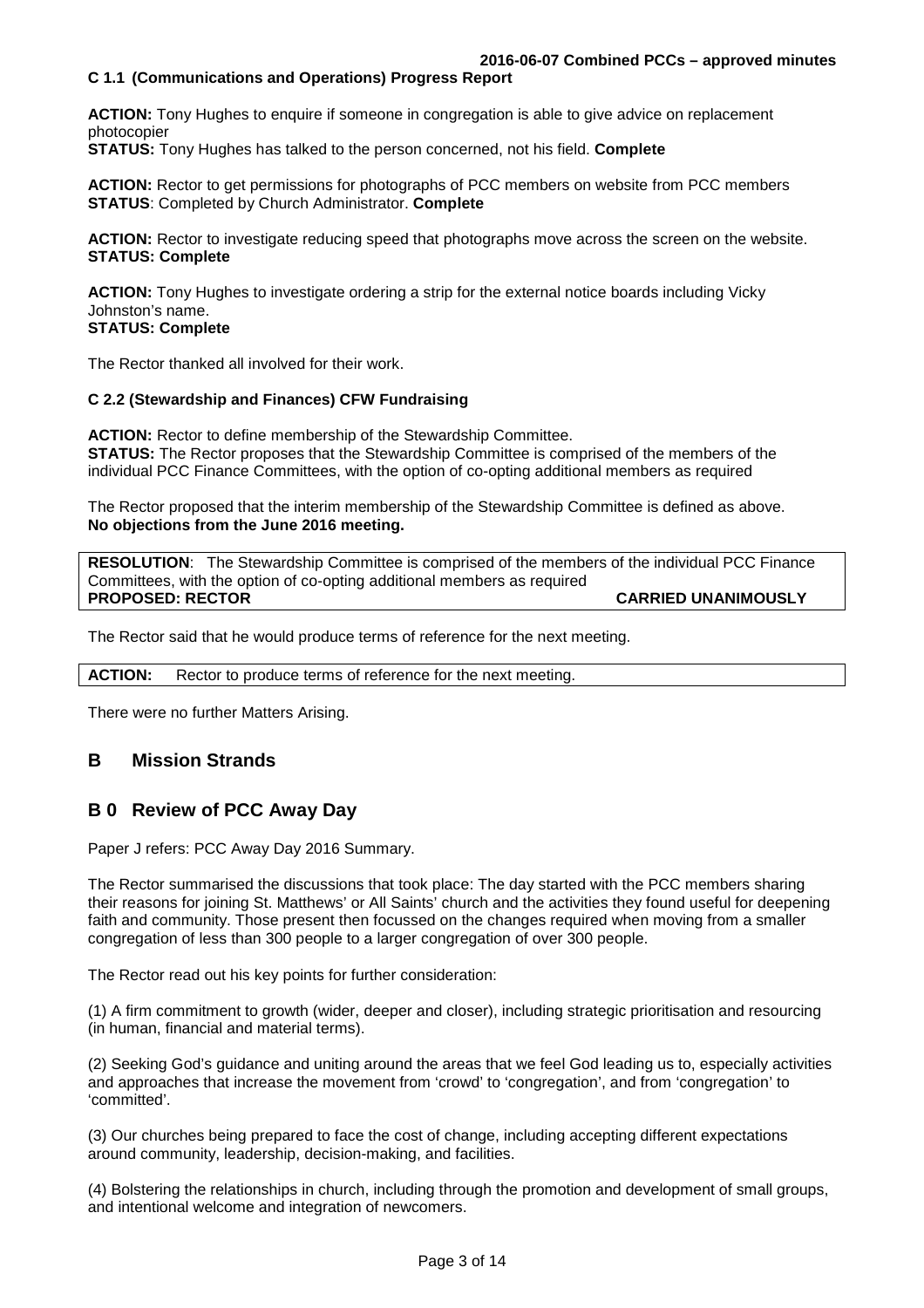(5) Nurturing a culture of and facilitating high levels of volunteer service.

(6) Personal invitation and encouragement.

(7) Ensuring that our worship services are effective in growing God's Church.

The Rector said that these are ongoing commitments we can return to on another occasion. Discussion ensued:

- These had originally been called points to consider but they are now being talked of as though agreement had been made. The Rector said that this is an opportunity for opinions to be aired.
- It would be useful to have a meeting to focus on this when there is less on the agenda.
- The Rector said that these are all quite high level 'headline' matters. There has been agreement on similar points and these are also obvious Christian principles and are not particularly controversial.
- The points made by Rick Warren in the article which formed the theme for the Away Day concern a single church moving from a congregation of less than 300 people to over 300 people. In our Benefice there are two churches each a different entity with near 300 people spread across them. What happens in one church may not in the other. God's guidance and relationship is different with each church though both may need to change and face any resulting cost. This may impact on concerns and next steps

The Rector asked if all present agreed to at least some extent that these points were important as headline issues.

#### **There was general agreement to this.**

The Rector said that how this is worked out across the two churches is more challenging.

## **B 1 Children, Youth and Families**

Paper C refers: An update on the previous quarter and developments pending for the next quarter.

The Children and Families Worker (CFW) distributed copies of the paper and apologised that it was not available before the meeting. He highlighted the key points:

#### **Update from Previous Quarter**

#### **Sunday Provision**

**All Saints'** now has a separate Sunday Morning provision called "Pebbles" for children in Key Stage 1 and foundation stage. A team run and administer it.

**St Matthew's** had large Family services held on Christingle, Mothering Sunday, with high attendance.

**Kid's Church at St Matthew's,** and **Pebbles at all Saints'** are now following the Lectionary.

#### **Fledgelings**

This is good and healthy. A group of mums provide crafts, activities and refreshments at Harwell. There are socials, parenting course, and fundraising for outdoor play. A baptism follow on course could help grow and integrate the children and parents into the church.

#### **Youth Fellowship**

Numbers are healthy, some YF members will go to Soul Survivor soon and there will be other trips. They are having "Hot Topics" debates.

#### **Schools**

There were Lent and Easter assemblies. Some artwork from the schools was used in the Easter Story Trails across each parish and more people took part in this, 25 different households.

#### **Holiday Club**

Preparation is ramping up.

### **Fresh Expressions Service "Easter Fiesta"**

The CFW was pleased with the outcome – 60 people attended this event held in the Chilton Community room. A similar event will be held around Father's Day, possibly in Chilton School as its size and location is more suitable.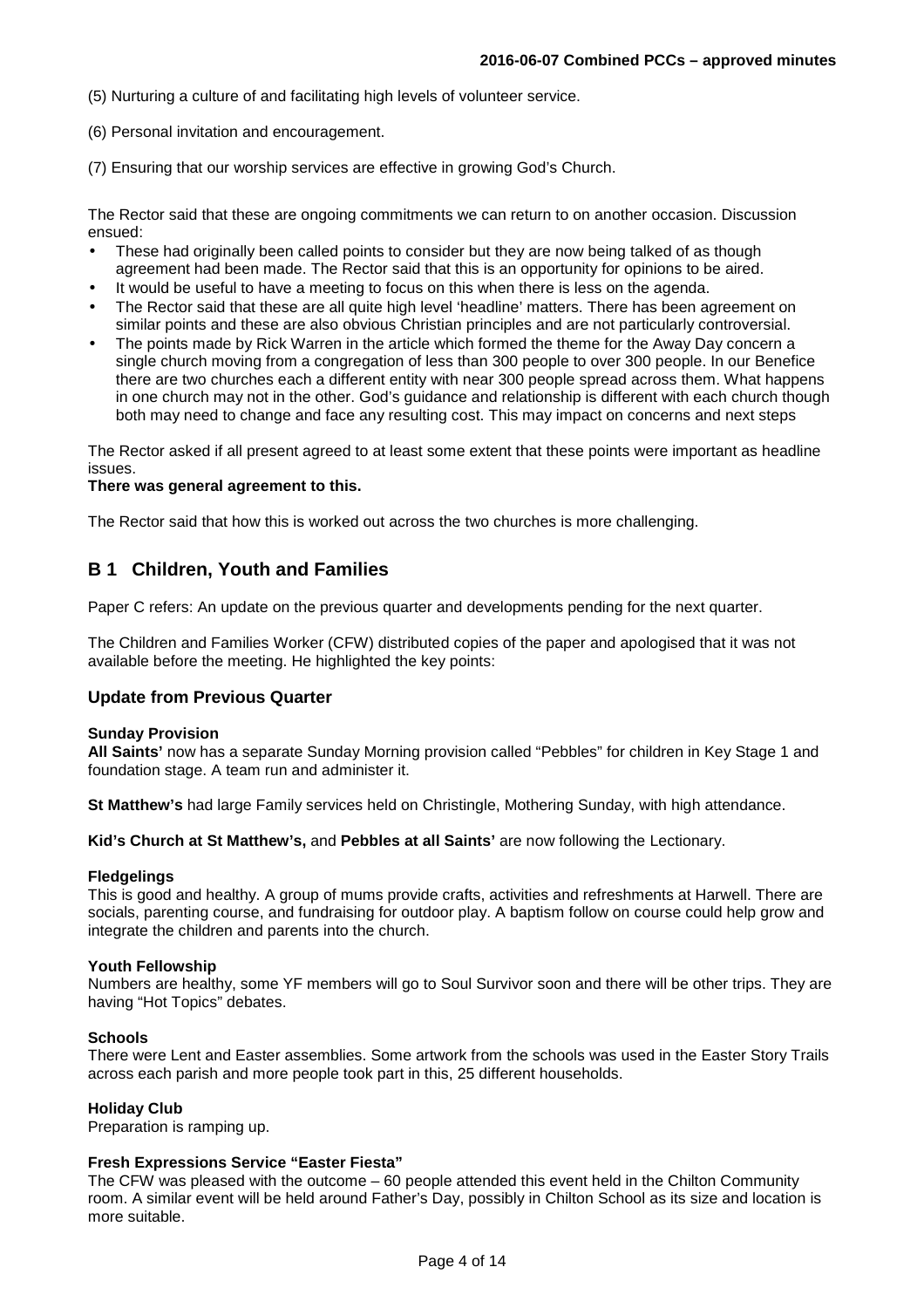#### **Other Admin and Miscellaneous**

The CFW has sorted out the upstairs room at All Saints' and the storage at the Church Hall. The Office is in hand.

## **Plans for the Next Quarter**

#### **Fresh Expressions**

See item B 5.1.

### **Prayer Spaces**

As stated at the last meeting Chilton School has decided to go ahead with this, which is great to see, it covers a key part of the curriculum.

#### **Holiday Club**

There will be a "Pre Holiday Club" service, and the holiday club itself. It is all a big undertaking, and the CFW thanked all who are helping.

#### **Soul Survivor**

This is a big Christian youth festival held in Shepton Mallett, 20,000 young people of all ages will attend.

#### **Record Keeping**

The CFW has recruited a couple of competent people to do this- his wife and Julia Wohlgemuth

#### **Fledgelings**

Harwell parents are fundraising for outdoor play equipment which is great. A few attended the Easter Fiesta and family services and we are starting to develop a relationship with them.

#### **Science and Faith Intern / Ministry Apprentice**

This will possibly involve Children and Schools work. (See items B 2.4 and C4).

Discussion ensued and the CFW answered questions:

- There was discussion (in response to some feedback) on the reporting of the numbers and details of the Children's work in the weekly Service Sheet. Much of the Service Sheet is taken up with it. The Rector said that the Children's work is important because amongst other reasons it is a large financial commitment and it is encouraging to see we are getting so much back. The CFW said that Communications is not yet completely sorted out, reports are being published in the notice sheets but the notice board and other aspects are still to be completed. Children and Families Work is a Benefice activity so the issues around a larger congregation of over 300 people apply - the methods used to communicate to smaller congregations are not effective.
- There was a question about some family services being missing from the schedule at All Saints'. The Rector said that this is an important issue and would also be considered alongside plans for the Fresh Expressions service (See item B 5.1); it is not currently every 1<sup>st</sup> Sunday. The CFW said that there have been Children's services for special Sundays such as Christingle and Mothering Sunday. It was stated that historically children did not like the All Age Worship services. The CFW said that there is anecdotal evidence that Family services are the least well attended services.

The Rector thanked the CFW for all his work, and his wife and family for their contributions. It is an ongoing commitment.

# **B 2 Evangelism and Discipleship of Adults**

## **B 2.1 Home Groups**

Paper H refers - progress including the Lent Study, background support of group members, upcoming recommended study on 1 Corinthians and a recruitment initiative.

The Home Groups Co-ordinator Jean Barton reported:

- Five to seven more people joined Home Groups for the Lent study.
- A new group has started on Tuesday Mornings.
- There have been a couple more people enquiring about joining groups.

The Rector thanked Jean Barton for her work, it is encouraging.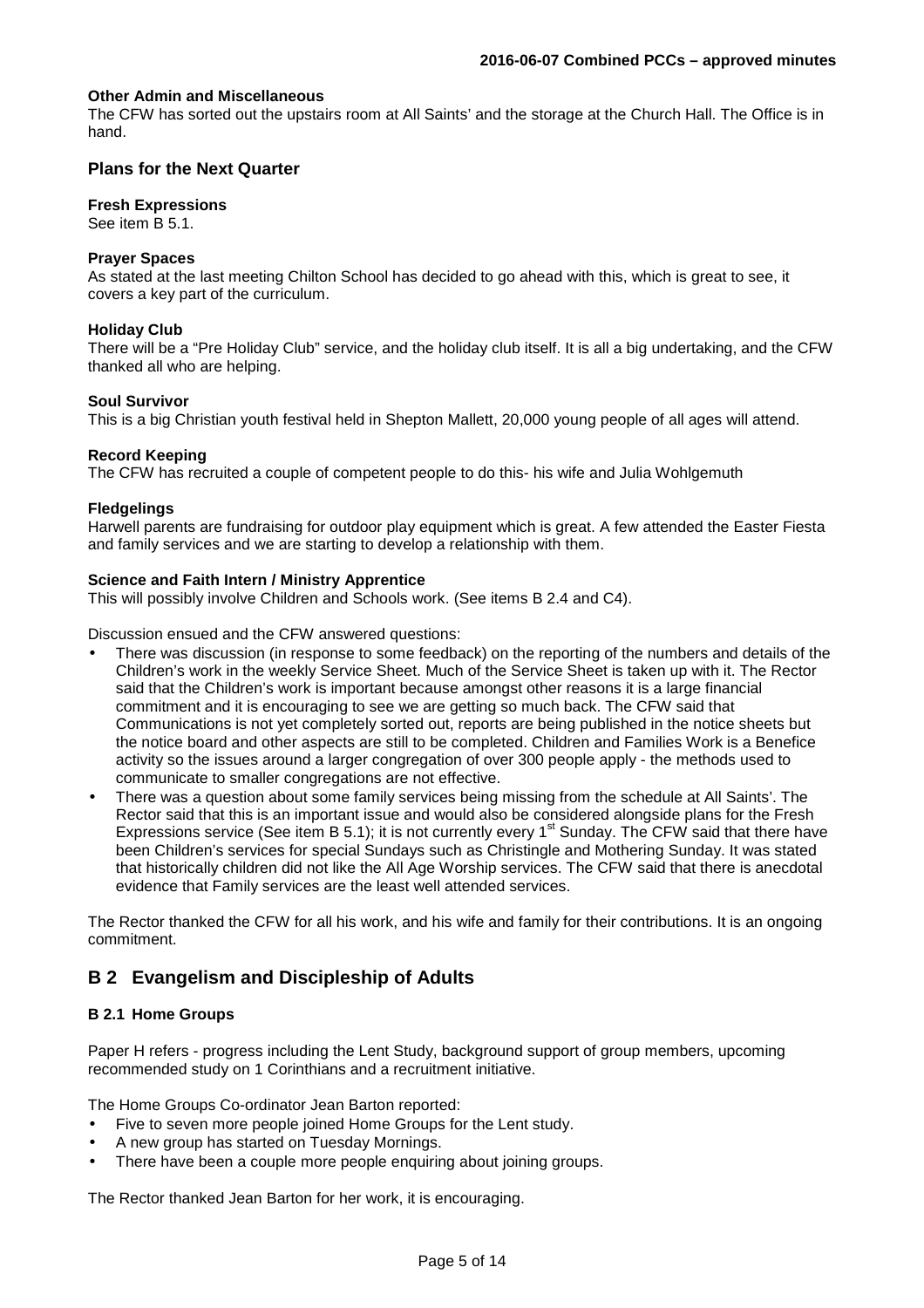#### **B 2.2 Marriage Course**

Jean Barton and the Rector reported:

The Rector and Jean Barton will consider demand for future courses. There have been a few more enquiries so there could be a course in the autumn. There are two formats for running the course – a single long day, more appropriate for couples who live a long distance from the Benefice, or three weekday evenings, more appropriate for those who live locally.

Jean Barton said that she has no access to the Marriage enquiry numbers. The Rector said that he would investigate this.

ACTION: Rector to investigate why Jean Barton is not able to access the Marriage enquiry database

#### **B 2.3 Alpha Course**

Paper K refers: A course is currently in progress at the Harwell Village Club (RBL) using the new Alpha material.

The Rector reported:

The current course was due to have finished by now but the material had not been completed so they are continuing to meet until the end of term. The new material is very good. He asked for prayer for the course and participants.

#### **B 2.4 Science and Faith**

Paper I refers:

The Science and Faith group has successfully applied for a grant covering £5,000 of funding for activities over a year from September. It consists of two streams of activity:

1) 9 monthly sessions of a family science club with activities for younger and older children

2) A series of 9 adult discussion forums spread over three terms. There will be one lecture or "Speaker Event" each term for adults each with two follow up discussion forums. This will be an extension of the current Science and Faith discussion group. Each term will have a theme, for example the theme for a term could be Creation and the talk could be on perceived conflict between science and faith. The family science sessions could be on rainbows and Noah's ark. The adult discussion forums would also have material from the speaker event.

Harwell Church has agreed an additional £3000 of funding, bringing the total to £7830, including funding for an apprentice / intern working 7 hours per week to manage the project.

The Rector thanked Carina Lobley for her work in composing the plan and drafting the application. She and James Hellem run the Science and Faith discussion group in the Benefice. It started in September 2015 using the "Test of Faith" video material. Subjects covered so far include Cosmology, Human Identity and Cloning, and whether Science and Faith complement or compete with each other. About 12-15 people attend - a mix of regular church attendees and those more on the fringe of church life.

Discussion ensued and Carina Lobley and the Rector answered questions including

• Is there someone in mind for the internship – there is a lot of up front work required which should be started now to get the material together for the September start. Carina Lobley said that the initial proposal is for an intern at 7 hours per week for 52 weeks or possibly the Rector will add more to it (see item C4). They will cost venues and research speakers for the three lectures. The Family Science Club will be on hold until September to commence with the lectures. The Rector said that the theme of the lecture (and who gives it) will determine the theme for that term.

Carina Lobley said that Harwell Campus would be a good venue for the people who work there as there is a lecture theatre there and a 7pm lecture with supper would mean people would not need to go home to eat. It would be advantageous for both churches and Didcot. The Rector has contacts in Oxford and the area is covered by the Churn Benefice Science Minister. We have been asked to film the three lectures as the grant is given on the basis that there will be a legacy.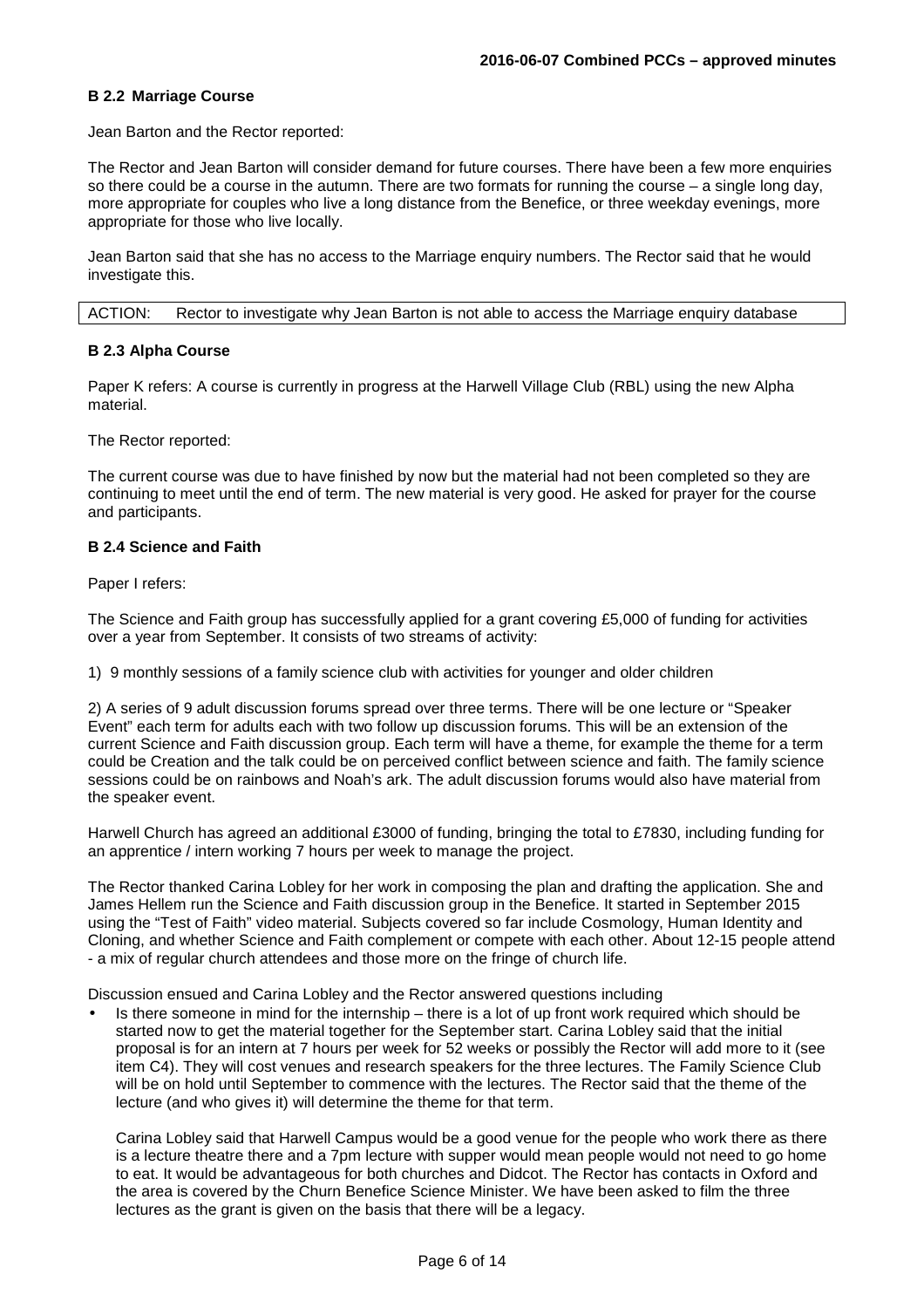- The Rector said that other volunteers would be useful though the initial idea is from the Science and Faith group. We will come back to the intern and their other work later (item C4). The initial role is to arrange the Family Science sessions and talks but there is also an opportunity in a number of different ways for the intern to help with Fresh Expressions, schools etc. and for the Science and Faith sessions to be part of the Fresh Expressions.
- The Rector said that the (unbudgeted) £3000 from St Matthew's was agreed by Peter Barclay-Watt (Treasurer); it is an underwriting commitment and a commitment to fundraising. The grant application was more likely to be successful if it contained some degree of "match funding". It can be 'in kind' or financial.
- Carina Lobley said that they have passed details to Lucy Moore (who developed the Messy Church concept) about this as they are hoping to start a Messy Science session too and want to avoid duplicating effort.
- Carina Lobley said that the application budget contained funding for a light meal for the Speaker events and Family Science Club events. They have budgeted for meals for 20 people attending each lecture.
- It was stated that we could get more, possibly 40 to 60. We also need enough materials so that all can be involved in the hands on science.

The Rector thanked Carina Lobley for her extensive work on this and the others who assisted.

## **B 2.5 Responding to Poverty**

#### **B 2.5.1 Christians Against Poverty (CAP) Money Courses**

Paper C refers: CAP Course review – Two further courses have been run and another will start soon. The team are hoping to run a children's course in the village schools. There has been no uptake from those who expressed an interest in having a Course run in Didcot despite many enquiries.

#### Discussion ensued:

Naomi Gibson added that 3 people have enrolled on the next course: one each from Harwell and Didcot and one referred from CAP. She thanked Vicky Johnston for helping. They have not heard back from the schools yet but there will be a course in Youth Fellowship. There was disappointment that there was no take up from Didcot churches who had originally enquired.

The Rector said that the ethos of the CAP organisation is to release people from poverty both financial and spiritual, and they always offer to pray for the clients. This is not pushed, but the idea is to build a relationship between the clients and church with a view to see some come to faith. This overt evangelistic focus does not sit comfortably with some churches.

Pam Rolls said that Chilton School had agreed to put up posters and it is in the school newsletter.

The Rector continued that the CAP courses are endorsed by Martin Lewis who runs the "Money Saving Expert" web site. Like Alpha in prisons it is a Christian ministry that is the most effective intervention for turning lives around. There was discussion of the reasons for the lack of enquiries

It was asked if it was still worth trying to promote the courses in a targeted way to particular churches or possibly other churches not in Churches together in Didcot (CTID) such as village churches. The Rector agreed.

Carol Pigott said that one attendee asked if the course could be run at their workplace. The Christian aspect is not "in your face" and is acceptable to secular people. Only one person turned up for the latest course and they ran it just for them – they were very grateful. It is a very worthwhile course.

The Rector thanked the team who run this including the CAP money coaches at the meeting.

#### **B 2.4.2 CAP Centre - Possibility**

Paper D refers: Description of CAP and the CAP Debt Centre in Wallingford which covers the OX10 area and a proposal to extend the centre to cover the Didcot OX11 area.

The Rector went through the paper and proposal. He added that it is more efficient to expand the Wallingford centre than start a new one in Didcot. It would then cover an area equivalent to the whole Wallingford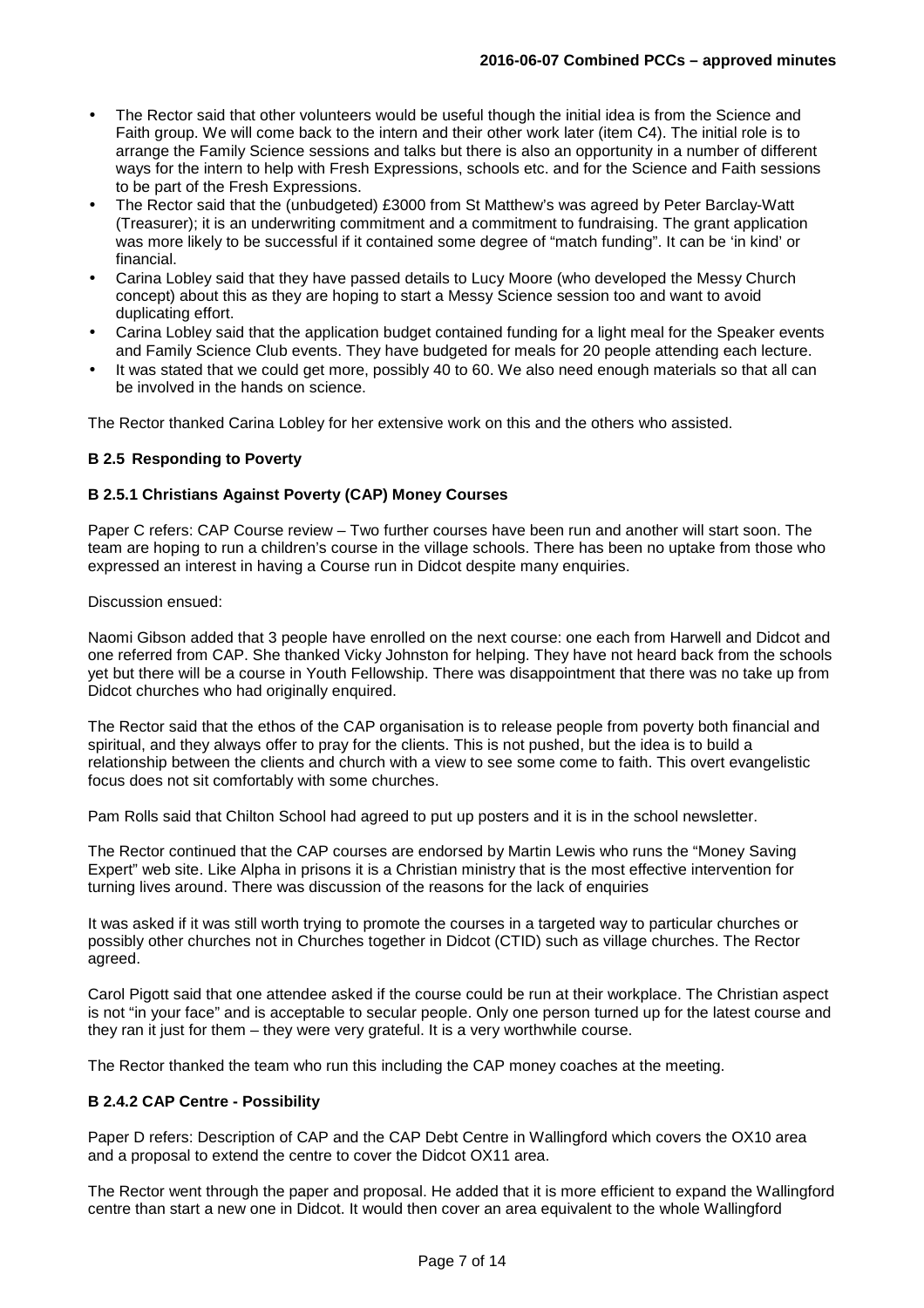## **2016-06-07 Combined PCCs – approved minutes**

Deanery. It involves a commitment of volunteers and money: The requirement for us would be £3,500 per year and volunteers. The national CAP headquarters provides qualified debt consultants and IT software. We are also required to provide pastoral support and a link with our church for clients with the possibility of integrating them into our congregations. The Wallingford Centre has 12 volunteers from three churches and the Didcot section would require the same. The requirement is for trustees, money, volunteers and a commitment to engage people sent to us.

Carol Pigott and the Rector answered questions and there were comments including:

- One person needed debt advice and was referred to CAP from a housing association but because they were from Didcot the CAP website says they cannot help.
- Carol Pigott said that the CAP Money courses are to teach budgeting so people will not get into debt, they cannot advise on debts people have. The CAP Centres give debt counselling on how to get out of debt. CAP Money clients can access the national CAP centre on the CAP website. Clients that are in debt and have already done the course and budget can send this to the main CAP debt centre and can be dealt with by email or phone. However the face to face approach offered by a local CAP Centre is better.
- The Rector said that the CAP centres can take control of people's finances and negotiate with creditors. The debt manager or coach takes all details and contacts the CAP Centre in Bradford which has the legal and technical staff. This is then passed to the local centre. The people in the video shown in church were all in debt and a lot were very troubled. It saves lives.
- The Rector said that the Wallingford centre was set up because there were three churches who felt called and wanted to do it. The Pastor of the Ridgeway church in Wallingford is providing the leading for it. The Wallingford centre is getting a lot of OX11 referrals but can't help.
- The Rector said that this may not be for the Deanery Synod as it is inter-denominational.
- The Rector said that three to four churches are needed from the OX11 area to start this. There has been a meeting of potential partners from Harwell and Chilton Church, Didcot Baptist Church, Ridgeway Church Didcot and Kings Church Didcot. Great Western Park Church is also involved but could not attend. This does not commit us to anything yet, it is just to gauge interest.
- It is the obvious and logical next step to take given the situation described. The issue would be the money we have to commit.
- It is difficult to gauge the likely number of volunteers from the Benefice until it is more certain.
- The Rector said he thought that there would be training for volunteers who would be dealing with people in very difficult situations.
- The Rector said that "Release Groups" are to help people with addictions, which, like debt, is another aspect of freeing people. There are Job Clubs too.
- This is a good idea but there was concern that the Benefice does not end up in debt so we need to think very carefully before committing.
- Carol Pigott who is part of the team that runs the CAP Money courses said that Didcot needs this and it would be a good use of money if we also had commitment from other Didcot churches. The Rector said that this only needs commitment from a small number of Didcot churches though it serves the whole area. The clients would be linked in to the sponsoring churches only.
- If other churches don't help it won't happen. The Rector said that other churches are not necessarily against this, they are just not in a position to help.
- The volunteers would need to do some coaching and we need to look into what kind of people we have to help people in debt. Our parishes may not have people that have had experience of debt as these are quite wealthy parishes so our volunteers may be off putting. It was stated that being from a wealthy parish does not necessarily mean you have no experience of debt. The Rector said that the volunteers would need empathy.

The Rector summarised by saying that there was broad support for this and the Benefice is interested in exploring partnering with the other interested local churches. The concerns are:

1) The Financial Commitment required – if we can afford it and how it fits with other priorities.

2) Volunteers – can we provide people with the right gifts.

He asked if these can both be successfully addressed would we want to be part of this **There was general agreement to this.** 

The Rector said that he would feed this back to the next meeting of the group and keep the CPCC informed.

# **B 3 Pastoral Care**

Pam Rolls reported: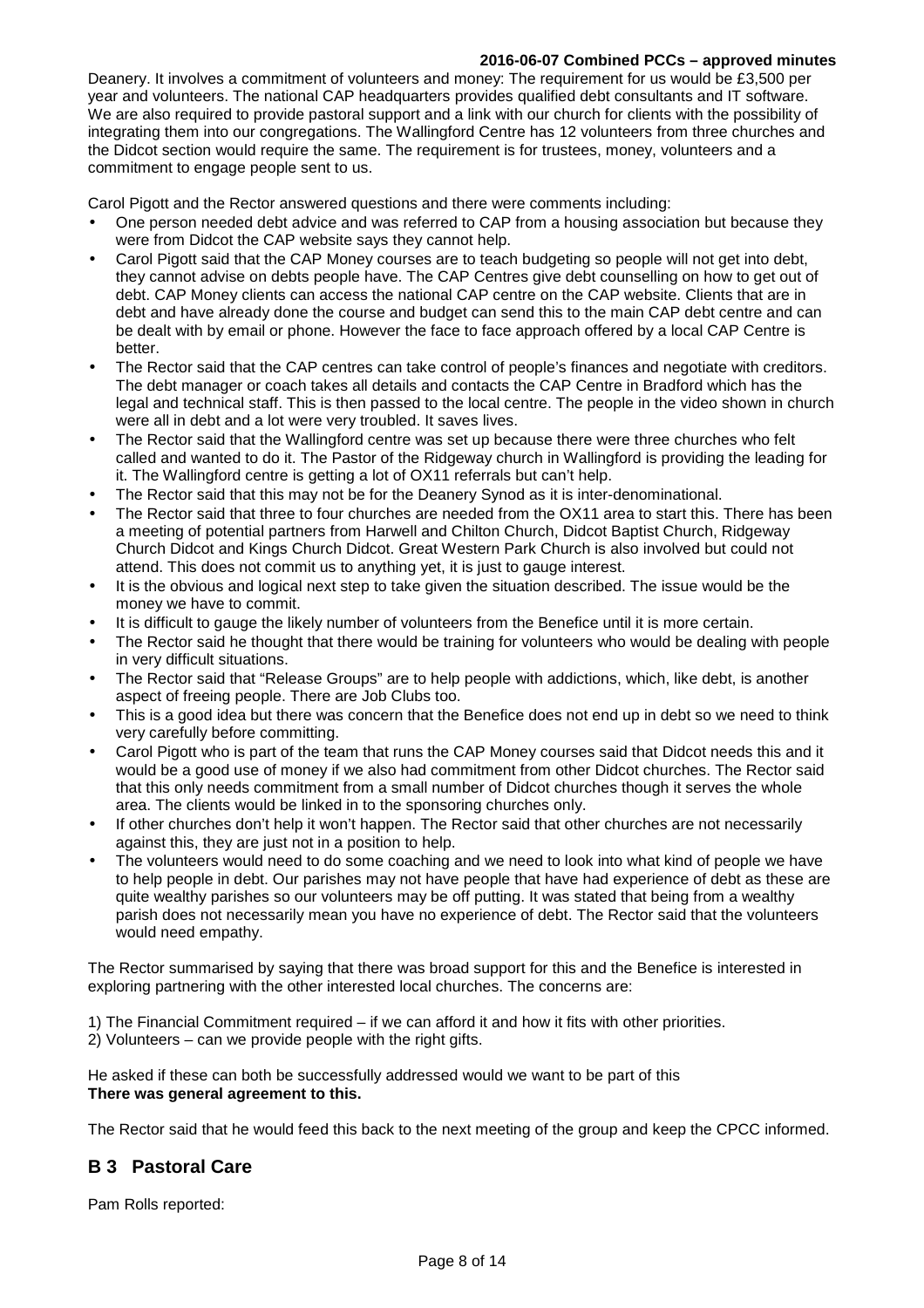There are a number of people involved in Pastoral Care teams.

The next Generation Gold service is on 16<sup>th</sup> June. This is the first year it has been running and the congregation is building up. A number of people attend that don't worship at any other service. Next month there will be Home Communions for people that struggle to get to church – let Pam Rolls know about people who would be interested.

# **B 4 World Mission**

Helen Brook reported:

The World Mission Group is going well though there has been no meeting for the past couple of months due to people's personal circumstances. Pioneers Mission Partner Christine Perkins has visited as she is back in the United Kingdom, there was a special event involving her on a Saturday. CMS Mission Partners David and Heather Sharland are due to visit in June; they will be at Sunday Church Services and an informal event to let people hear about their work.

## **The Rector stopped the meeting at 21:07 hrs for a comfort break, resuming at 21:13 hrs.**

# **B 5 Worship Services**

## **B 5.1 Fresh Expression Service**

Paper M refers: A discussion paper setting out the background and decisions required: The Rector talked though the paper. He said that the headings are Why, what is the target group and the main options. The paper then talks about options for location, time and frequency. This is followed by implications for resourcing. Process and timescale if we do decide to proceed are covered last.

The Rector said that he considers that there is a large group of people that we are not reaching with current services that would be reached more effectively by a Fresh Expressions Service. A large part of this is cultural: If you are brought up with the current church culture (referred to as "inherited church") you feel comfortable with it. If you were not brought up with it you are not likely to be comfortable with it and may be more comfortable with a Fresh Expressions Service.

This came out of the discussions and consideration by All Saints' PCC of changes to the morning services they opted instead for a separate Fresh Expressions Service. It was also an option for the Children and Families Work (See Minutes 4<sup>th</sup> November 2014 Item 13 e 1.) Current church members have experience of this and there are Fresh Expressions Services held locally.

Matters for decision include who the target age group is, will people dip in and out or attend regularly – will they commit to attend regularly as a different congregation? Do we want to proceed? Should it be a separate strand or be built into e.g. morning services. Discussion ensued and comments were made under the following headings including:

## **Target Audience and Possible Attendance**

- The target audience is defined in the paper as those from infants to 50 years old. The PCCs have discussed several times previously that the church community is middle class and is not reaching those that are not middle class or are less advantaged. It is not just an age group that is not being reached; there are people that do not gel with the culture. The Rector said that the current congregation is biased towards professional class and older age groups, these groups are over represented compared to the wider community. We could try to address this by having a broader appeal across cultures.
- There are committed church members of the current congregations who would welcome a newer style of worship as well as those in the wider community.
- Parents with children who find it difficult to attend traditional services would appreciate this.
- The Rector said that the "inherited church" services are valuable and there is no proposal to stop these services.
- People may find the current styles of service too unfamiliar, we need to find a way to connect with them. If we run something young families are happy with, they will invite their friends too.
- Like attracts like and the type of people that start the congregation will attract the same people to join. We need to consider who we are trying to reach.
- Fresh Expressions is very useful for teenagers as well as young families as they can do an activity together.
- We are looking for all those that have not got experience of inherited church (i.e. the style we have now) and who may be alienated by things such as hymns and the church building.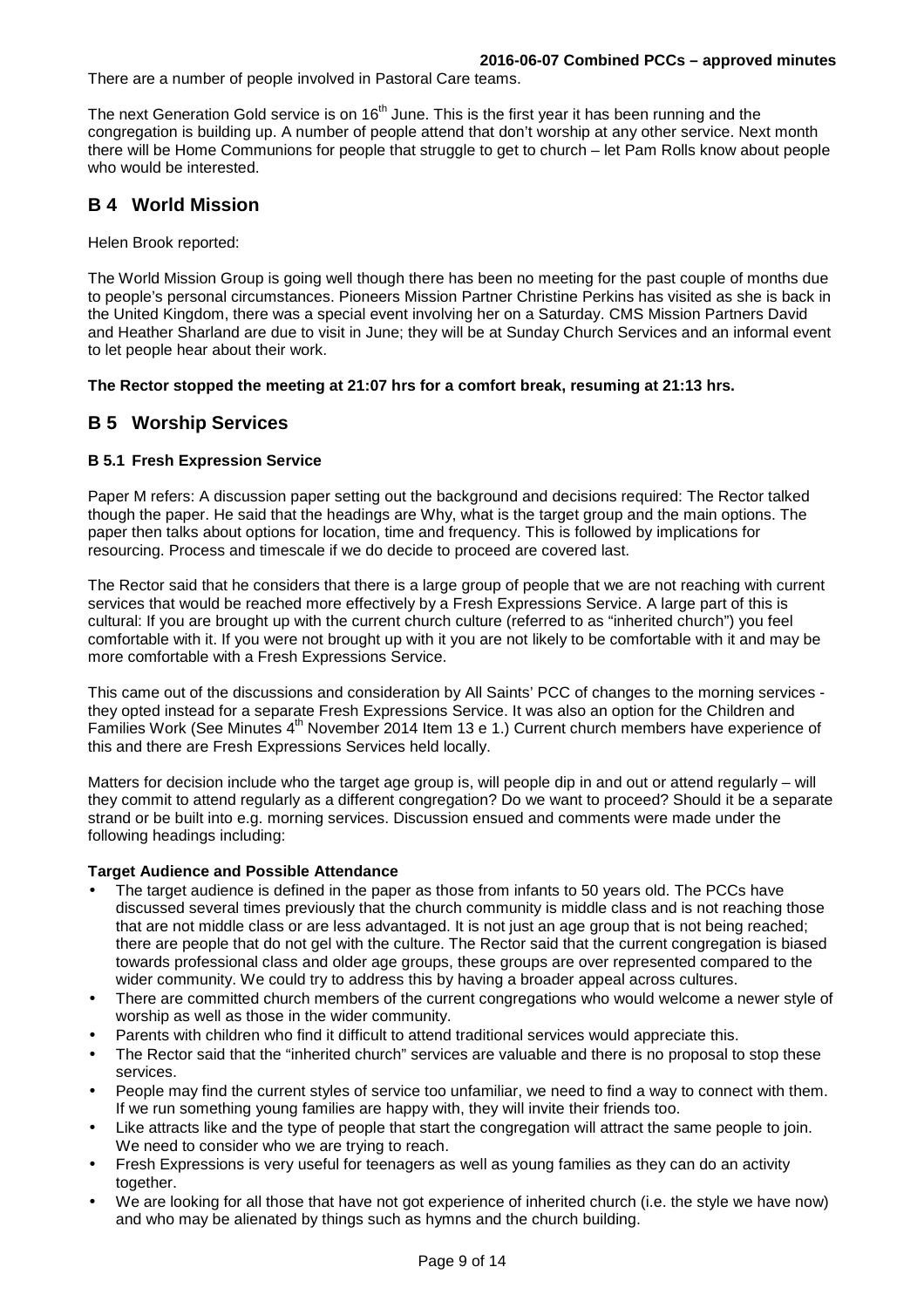## **Co-Existence with Current Services**

- If it is held on Sunday morning then the current service schedule will need changing. If in the afternoon it may be difficult to run especially in summer as it will be two or three different activities to resource.
- We need some plans for uniting all of the different fellowships to avoid cliques and keep the church united – Paul says this in Corinthians. People may go to both services. The Rector said that this is similar to the two different parishes in the Benefice; how much they are separate and joined, as stated in item B O.
- The Rector said that we need to recognise that we are a community, not cliques in competition.
- This is not trying to split the church community but create an addition under a uniting umbrella.
- We need to ensure people don't feel the Fresh Expressions services are a separate church. People attending Fresh Expressions should be invited to participate in Benefice projects such as CAP. This is different to Fledgelings and Connect. It needs to be set up as part of the Church community and involve people just as much. There should be the same announcements and service sheet. It would be in a different place and time and have some different people attending.

## **Possible Content and Location of a Fresh Expressions Service**

- The Fresh Expression Service could cover a variety of different areas to interest people, not one formula every week, such as cooking, Science and Faith and craft. This could pull people in and let them know Jesus.
- An example could be a coffee shop to take Christianity to those not in Church.
- One church did this by potty training classes. We could have a coffee meeting and bible study. Or we can do things people need such as the CAP Money courses. We can find out what people need from a relationship with them.
- A lot of people are indifferent to church so we also need to consider what we are going to offer to get people interested. An example from the secular world is McDonalds, which has the most ethnically and age diverse customers as people understand what is on offer and are not scared off.
- A new location could bring the church more out into the community, to go to where people are rather than expecting them to come to us. People may have hang ups about church buildings in the same way as some do with schools, and only come to church for baptisms, weddings and funerals. They may be more willing to go to a service in another building.
- If we are going to run something different it should be very different in type, style and location such as a cooking course etc. with a little faith content. People will then meet Christians in a neutral environment.
- The Rector can provide contact details of other Fresh Expressions churches that we could learn from.
- There is a Fresh Expressions church on a new estate in Swindon that is a whole new church.

## **Purpose**

- For the church to grow and for outreach as in the Great Commission it is an obvious idea to absorb a more contemporary style. We could learn from Ridgeway and Kings Churches.
- This is a good proposal as there are cultural issues to address.
- The Fresh Expressions Church is defined as being for people outside the church and is both contextual and missional. For example cookery classes in church. How do we listen to what the community wants? This is a different question to providing a new service for people who are dissatisfied with the current style of worship. It is to reach people who do not come to church at all.
- The Rector referred to the "concentric circles" conceptual framework diagram (see minutes of meeting 1<sup>st</sup> September 2015 item B 0.2 and Paper F). Our "Community" is the 4000 people total population of both parishes, then moving inwards the "Crowd" is those we have contact with, e.g. from weddings and funerals, the "Congregation" is social and spiritual Church community and then the innermost "Core" being the ultimate goal of Christian life – which is total commitment to God and Jesus. We are looking to move people not just into the congregation but to deepen faith.
- Could we learn from Alpha is this "Congregation" or "Crowd"? The Rector said that Alpha guests often come from the congregation with questions. Some are socially committed to the church or are people we have come to know in various ways. It is rare to for someone to attend that we have no relationship with. We can create a relationship by serving people's basic felt need, such as a toddler group, or the relationship may also come through bereavement care. Then we can see them come to faith and become part of the church community. We need to decide where the Fresh Expressions service fits.
- The "circles diagram" is a simplification but it implies that if we don't do things that contribute to church growth then the churches will stagnate or shrink. This targets the crowd and outwards. If we just change the way the current people worship then the church will not grow.
- We will only add numbers if there is spiritual growth.
- Another church had a youth service but the children preferred the adult's service so they adapted that.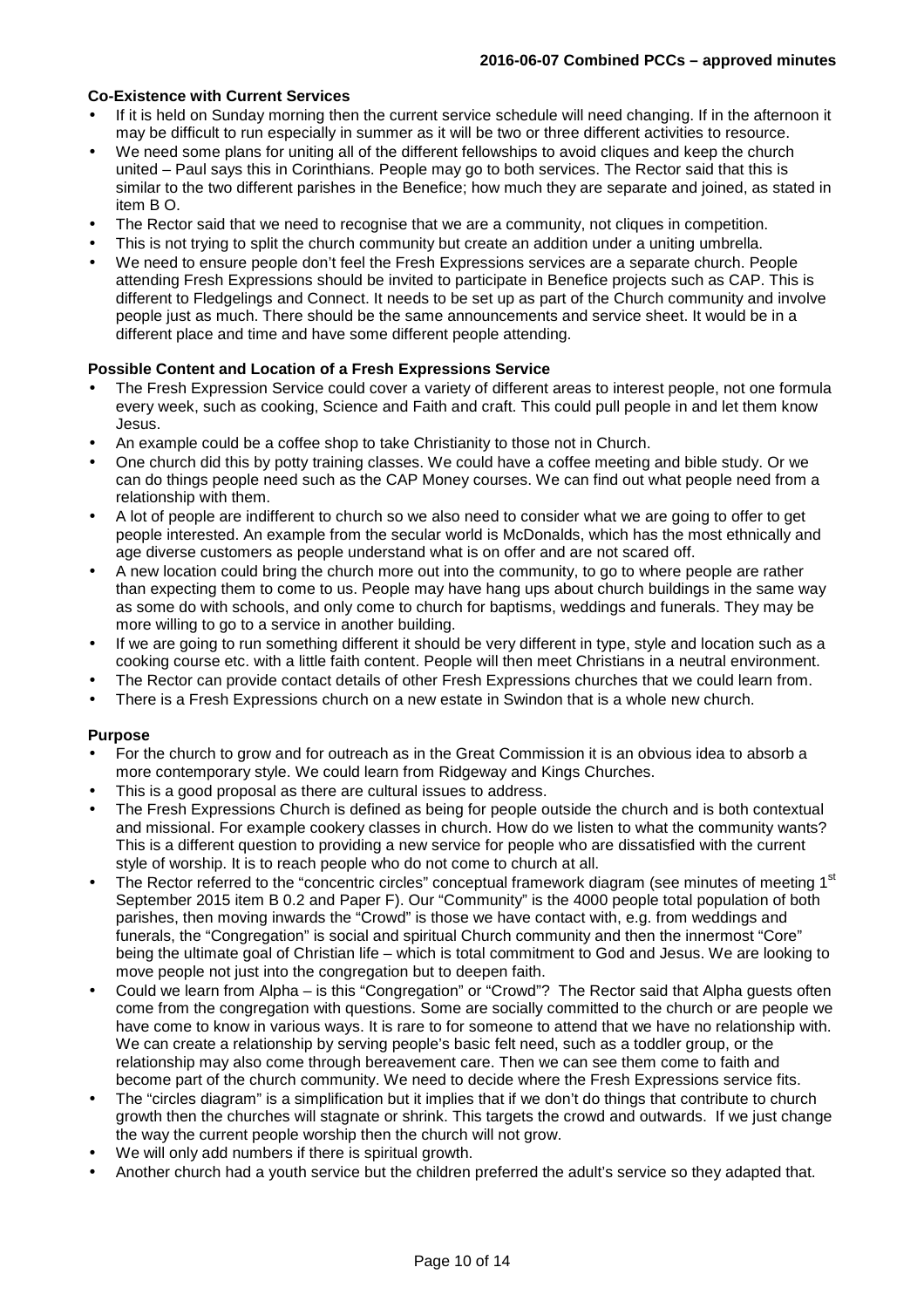#### **2016-06-07 Combined PCCs – approved minutes**

- We should consider the purpose of Church and be clear what this is; this is mission, not Church. The Church should do mission such as coffee shops, not church in a different building. It should grow out of Christians gathering and wanting to put Jesus at the centre.
- Is this a way of making faith accessible to people who have not "inherited" church, is it worship not mission. If we worship in a way similar to modern culture it will be more acceptable to people.
- Anything that makes people more comfortable about coming to church is a good thing or we could try running services somewhere else.
- Is Fresh Expressions a way to get more people in to the current Sunday Services? The service at Harwell is the same format every Sunday. Unless we change it to be more family friendly we will not get more people in. Messy Church or a Fresh Expression church would be different. People can't necessarily just participate on Sunday.

The Rector asked if there was a general feeling in favour of establishing a Fresh Expressions Church. There was further discussion:

- We are discussing several different options. One is a set of activities or a Fresh Expressions church to attract people who are not currently engaged with church.
- The Rector said that if this is a congregation it would be a group that would meet together with the essentials of Welcome, Witness, Word and Worship. It would be accessible to groups of people that we are not reaching well. It would be Church and congregation and to reach people in the "crowd". It would be outward focussed and would aim to remove barriers people have to coming to church. It may include Science and Faith, cooking and other things. It would complement the current Sunday services. It would include food and music. The Word can be presented in lots of different ways. It would be different to the "Connect" and the "Hands Free" services
- The term "Congregation" is exclusive rather than inclusive. The Rector said that a group of Christians is a fellowship, a section of the Christian community.
- A more modern cultural experience is important. Fresh Expressions is an experience. You can't consider or discuss faith in the current service formats, the liturgy prevents it. Fresh Expressions is a stepping stone to this. The Rector said that Worship is a response to the Lord and people respond in lots of different ways: song, arts and so on. It should be participative rather than the current "consumer" type.

The Rector asked if there was agreement to establishing a Fresh Expressions Church. It would be a group of people meeting for worship in a contemporary expression of church. It would aim to include young people, working class people. It would become a primary unit of belonging. **There was a general consensus of agreement.** 

The Rector said that there is a need for a working group to consider the details such as location and timing and who it is aimed at. There are a number of options each with advantages and disadvantages such as location, child centred (meaning not aimed at single people). If it is aimed at younger people and working age people would a weekend be better etc.

It was asked if this was replacing the Messy Church proposal discussed at the last Chilton PCC meeting and if it would alternate between parishes. The Rector said that Messy church is a type of Fresh Expression Church. He considers that we cannot resource two different additional services. The people we have in mind to come are more likely to travel. It needs to be Benefice wide.

It was stated that we need to be clear that this supplants all similar projects as we do not have the resources to carry more than one. The Rector said that he is proposing that we commit to this as a Benefice. Other projects or groups would need their own energy and resources.

The Rector proposed that we commit to this as a Benefice. **No Objections.** 

The Rector said that Chilton PCC had discussed this already and that the next stage is formation of a working group from the current congregations.

ACTION: Working group to form and meet to consider the options for a Fresh Expressions Church.

# **C Facilitation and Partnership**

# **C 1 Communications and Operations**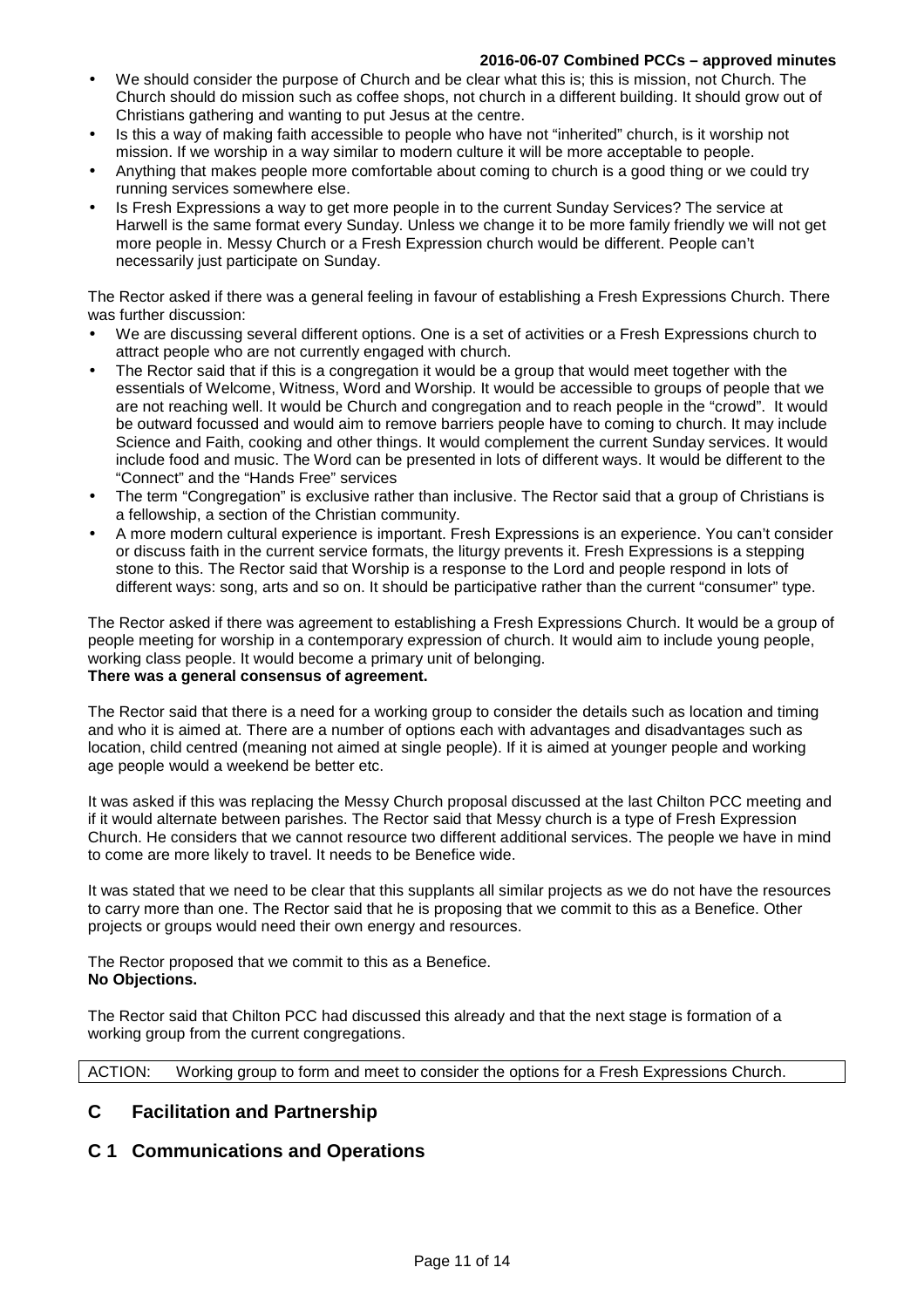#### **C 1.1 Progress Report**

Paper E refers: Communications Report June 2015 including colour broadsheets, photographs on the website and the new Welcome Leaflet.

### **Broadsheet: Service and Group Times and Dates**

It was stated that a number of people had fed back that these were missing from the June 2016 issue. Vicky Johnston said that the dates for both May and June were published in the May issue to give room for more detailed information on the groups in the June issue, in order to appeal to people who don't attend church. She will do the same for July and August (No broadsheet in August). The Service times are also on the Church notice boards and website. It was stated that people tend to throw away the previous month's broadsheet and both group information and the Service times are needed.

The Rector said that the new format of the broadsheet and Welcome leaflet are very good. The issue of publicity of times and dates will be addressed.

# **C 2 Stewardship and Finances**

#### **C 2.1 Children and Families Work Fundraising - Update**

The Rector reported: Peter Barclay-Watt has stated that Harwell parish has raised 90% of its contribution to the costs for the 2017-2020 extension, and it is his recommendation to proceed with renewal. Naomi Gibson reported that Chilton has enough to more than cover its contribution to the costs. The Rector continued that technically the funding decision to continue is the individual Parish's.

The Rector asked if the Combined PCC was content to commit to a further 3 years of Children and Families Work from August 2017 to August 2020. **Agreed by the Combined PCC.** 

**RESOLUTION**: The Combined PCC commits to a further 3 years of Children and Families Work from August 2017 to August 2020. **PROPOSED: RECTOR CARRIED UNANIMOUSLY** 

# **C 3 Safeguarding**

Paper F refers: Notes on Safeguarding and DBS Checks

The Rector said that the paper also includes recent guidance on images of children and safeguarding training, which is carried out by Pam Rolls and Peter Shields.

#### **C 3.1 Annual Renewal of Safeguarding Policy**

Paper G refers: Parish Safeguarding Policy June 2016

The Rector said that as Safeguarding is delegated to the Combined PCC we need to readopt the policy.

**RESOLUTION**: The Joint PCC adopts the Safeguarding Policy in Paper G **PROPOSED: RECTOR CARRIED UNANIMOUSLY** 

**ACTION:** Safeguarding Policy to be signed by the four churchwardens and a copy sent to the Diocesan Safeguarding Officer.

#### **C 3.2 Appointment of Deputy Safeguarding Officer**

Further to the discussions at the last meeting a new Deputy Safeguarding Officer is required following Heather House's appointment as Safeguarding Officer. The Rector said that it is good policy to have a Deputy. Judy Gold is willing to be appointed.

**RESOLUTION**: The Benefice Deputy Safeguarding Officer is Judy Gold. **PROPOSED: RECTOR CARRIED UNANIMOUSLY** 

#### **C 3.3 Safeguarding Training**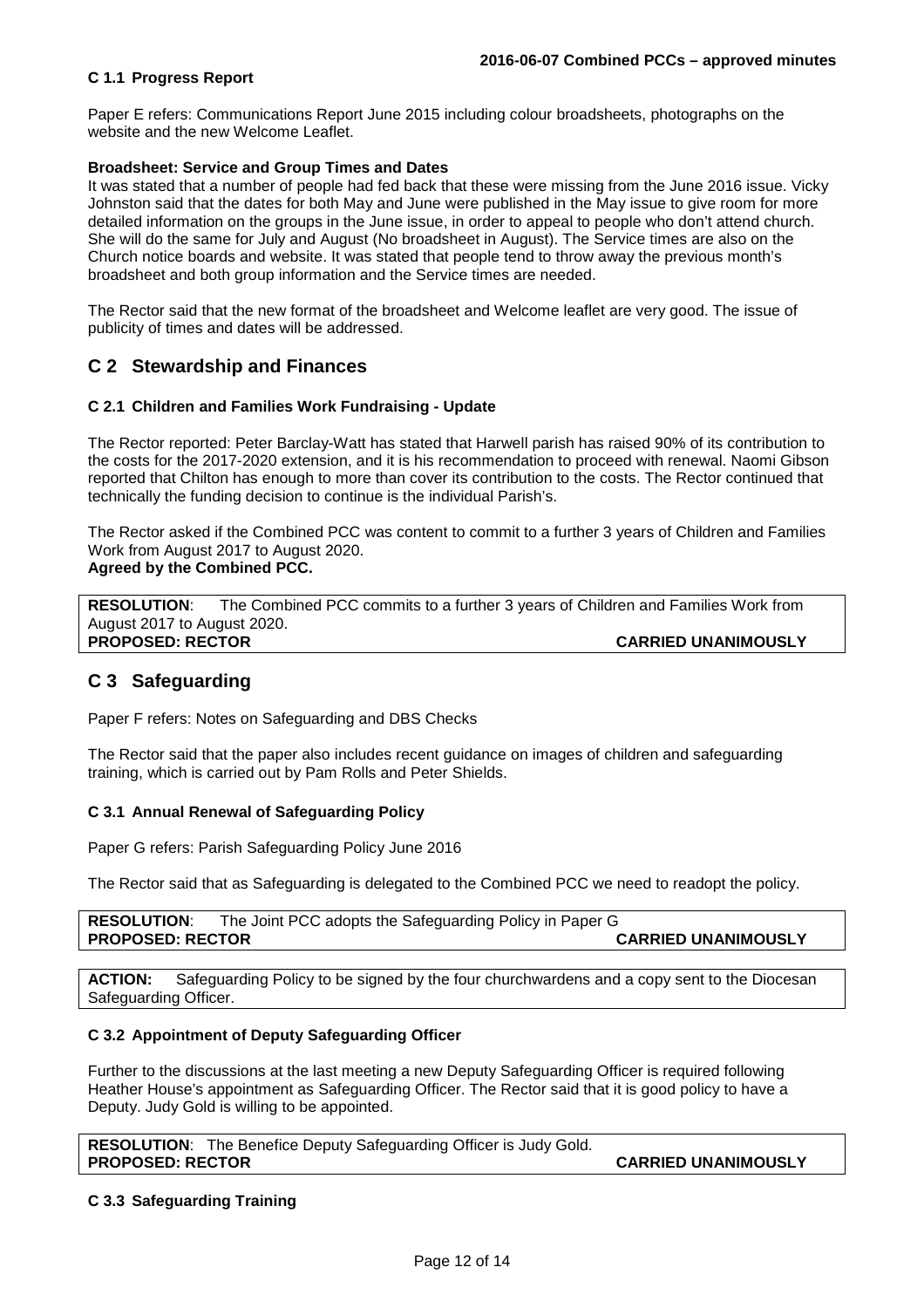## **2016-06-07 Combined PCCs – approved minutes**

It was recommended that Judy Gold undertakes the Safeguarding Training in the DVD. The Rector suggested that Pam Rolls and Peter Shields organise training for groups using the recommended resources.

**RESOLUTION**: Children and Vulnerable Adult Group Leaders undertake Safeguarding Training, organised by Peter Shields and Pam Rolls as relevant **PROPOSED: RECTOR CARRIED UNANIMOUSLY** 

# **C 4 Staffing and Leadership**

Paper N refers: Staffing and Leadership June 2016 – Update and Possible Appointment of an Intern

The Rector said introduced the concept of an "Intern" or "Ministry Assistant" or "Ministry Apprentice". It would be useful to facilitate various ministry activities. It is especially linked to churches in university towns. In our Benefice this person could assist with the Science and Faith project amongst other things.

Discussion ensued including:

- We need to be careful we are not seen to be exploiting the intern. In business interns need to have training and be paid.
- Is having an intern part of the Science and Faith project go ahead? The Rector said that the Science and Faith budget contains £3000 for human resource which could be used for an intern to manage the project.
- It is too late in the evening to give this matter due consideration, we should return to it when we have more time.
- There is a suggestion in the paper that the CFW drops to 80% of his time and salary to free up funding for a CFW assistant. However Peter Shields works so hard and it is difficult to believe that he would drop his efforts to 80% and we also benefit from his wife's help for no extra pay so this suggestion should not be accepted. The parishes will have sufficient funding to cover 100% of the projected costs for the next 3 years. The CFW said that this was his suggestion to increase capacity.

## **The suggestion of a reduction in the CFW's salary and time was generally not accepted.**

- It would be acceptable for the Combined PCC to agree to this possibility being looked into further but we should not commit to having an intern now. Others said that there should be further discussion. The Rector said that agreement would just be to consider the possibility. The deciding factor would be accommodation.
- In answer to a question Carina Lobley said that the Science and Faith budget assumed a salary of £8 per hour for the intern.
- The Rector said that the salary quoted is similar to other similar posts. If accommodation is found and we have the Science and Faith £3,000 funding and the Combined PCC agree then he can start to make enquiries with local graduates.
- It was asked if £3,000 of the Science and Faith project funding was for salary. Carina Lobley said that the funders are likely to be concerned if the budget and actual spend are considerably different.
- The Rector said that the intern's work would have to cover more than the Science and Faith project, they could also cover some Children and Families work, for example. The Science and Faith project would be the minimum and there would be plenty of other work.
- It is acceptable for the Senior Leadership Team to consider this but if expenditure is involved it should be brought back to the PCCs.
- If there is a financial commitment it will compete with the new commitment to CAP (see item B 2.4.2)

The Rector said that he is not asking for full approval but agreement to the principle as set out in the paper. He needs agreement to progress the possibility from this meeting as it would be very difficult to find a person for the role after the next CPCC meeting in August. This is because the likely candidates will be deciding what they will do before then. There was further discussion including:

- The Senior Leadership Team will need to come back to the PCCs.
- There is conditional agreement to the principle but further agreement would be needed.
- A number of people said that this is a good idea.

The Rector proposed the following resolution:

**RESOLUTION**: The Joint PCC approves the principle of having an intern (otherwise referred to as a Ministry Apprentice) and the Rector commencing investigations of arrangements. **PROPOSED: RECTOR CARRIED WITH ONE ABSTENSION**

The Rector said that now we have approval of the principle he will bring a proposal to the joint section of the individual PCC meetings next month as approval will be needed to spend the money.